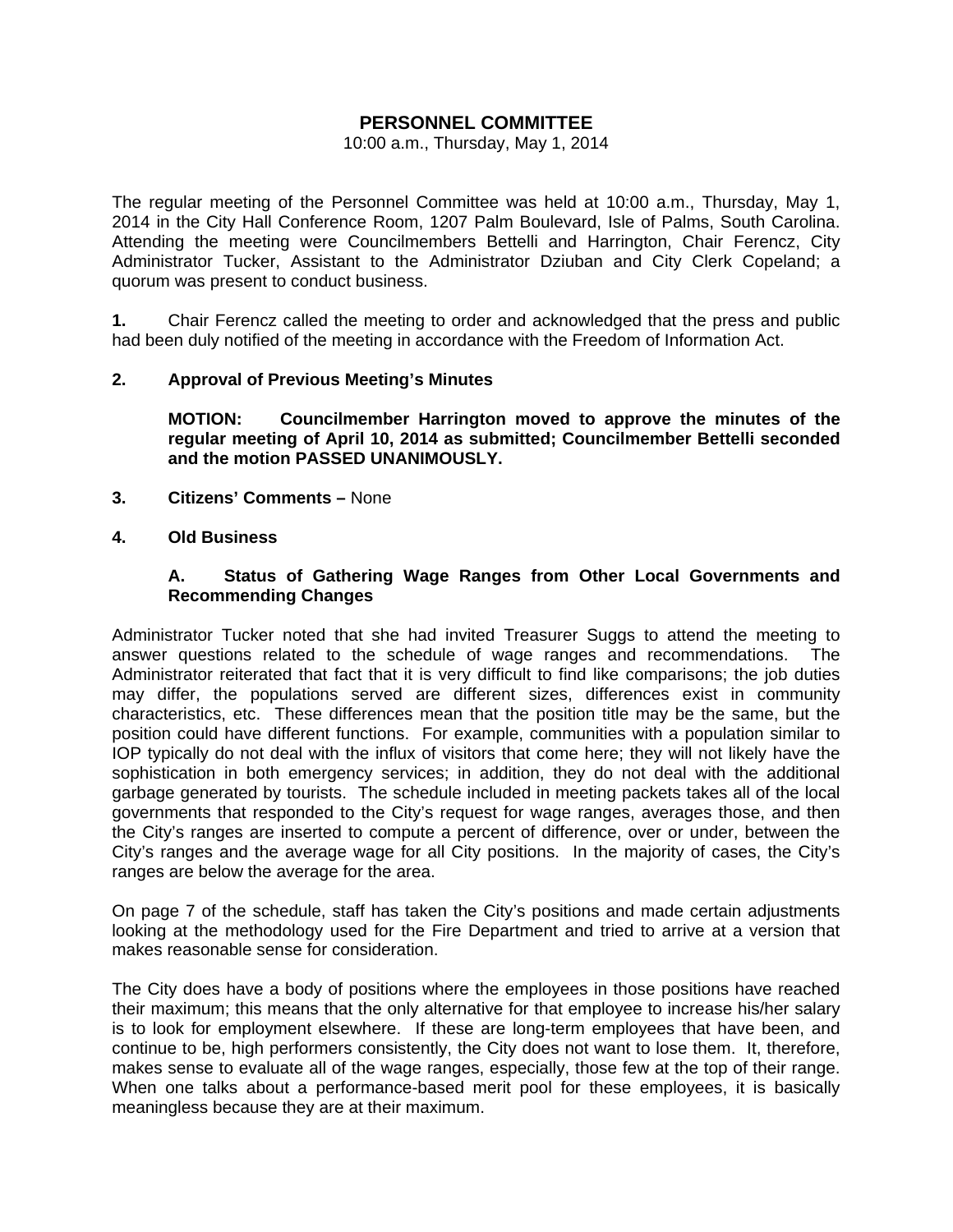At the top of page 7 is the grouping of the positions at their maximum, and staff is recommending a change that will help the problem of employees being at their maximum because of the position wage ranges. For these positions, staff recommends that the minimum wage ranges increase from zero to ten percent (0%-10%) and the maximum ranges increase by ten percent (10%).

For the remaining positions in the City, where the City's range is ten percent (10%) less than the other local governments, the recommendation is to raise the wage ranges ten percent (10%); the details are on the bottom of page 7.

On page 8 are the positions in the City for which the recommendation is to increase the minimum wage ranges from zero to five percent (5%) and the maximum by five percent (5%). The middle section contains the positions with a maximum wage range less than five percent (5%) below the local average, the staff recommendation is to make no change.

When the wage ranges are adjusted, there will be some people employed by the City whose current salary is below the new minimum; if that is the case, they need to be raised to the new minimum wage. In addition, there may be people hired two to three (2-3) years ago at the original minimum; with a new minimum, their salaries should be adjusted to avoid salary compression, resulting in someone hired six (6) months ago making the same as someone who has been with the City three (3) years.

The section at the very bottom answers the question, if the City were to take these actions on June 1 to make wage ranges more equitable with other local governments in the region, which were ratcheted down due to various reasons, what is the fiscal impact on FY14 and FY15? To adjust the wage ranges for employees who have not seen any benefit of the merit pool, the City could adjust their wages up to what they would have gotten if they had not been at the top of their range. The total budget impact for the balance of FY14 would be five thousand nine hundred thirteen dollars (\$5,913) and for FY15, sixty-one thousand five hundred dollars (\$61,500); a portion of the FY15 figure would come from tourism funds since some police officers are paid through transfers-in from there.

Since Chair Ferencz noted that the City is not far off with average minimums for salaries, Administrator Tucker posed the question as to the fiscal impact of not making any changes to minimums, eliminating the problem of salary compression, but increasing the maximums, which will mean that people will have the opportunity to receive performance-based raises. The Administrator referenced the work done on the Fire Department ranges and stated that this was done because the City was experiencing a pretty dramatic out-migration in the Fire Department of entry-level positions. Chief Buckhannon has stated that he has no problem getting people in the Police Department, but, when they have been with the City for a couple of years, the salaries being offered by North Charleston and Charleston County are such that they are taking IOP's patrol officers. Officers can go to either of these two (2) departments and earn between thirty-six and forty thousand dollars (\$36,000-\$40,000). With that information, staff decided that they would be remiss if they did not report that there is a problem with the minimum wage range in the Police Department; the same is true with positions in the Recreation Department.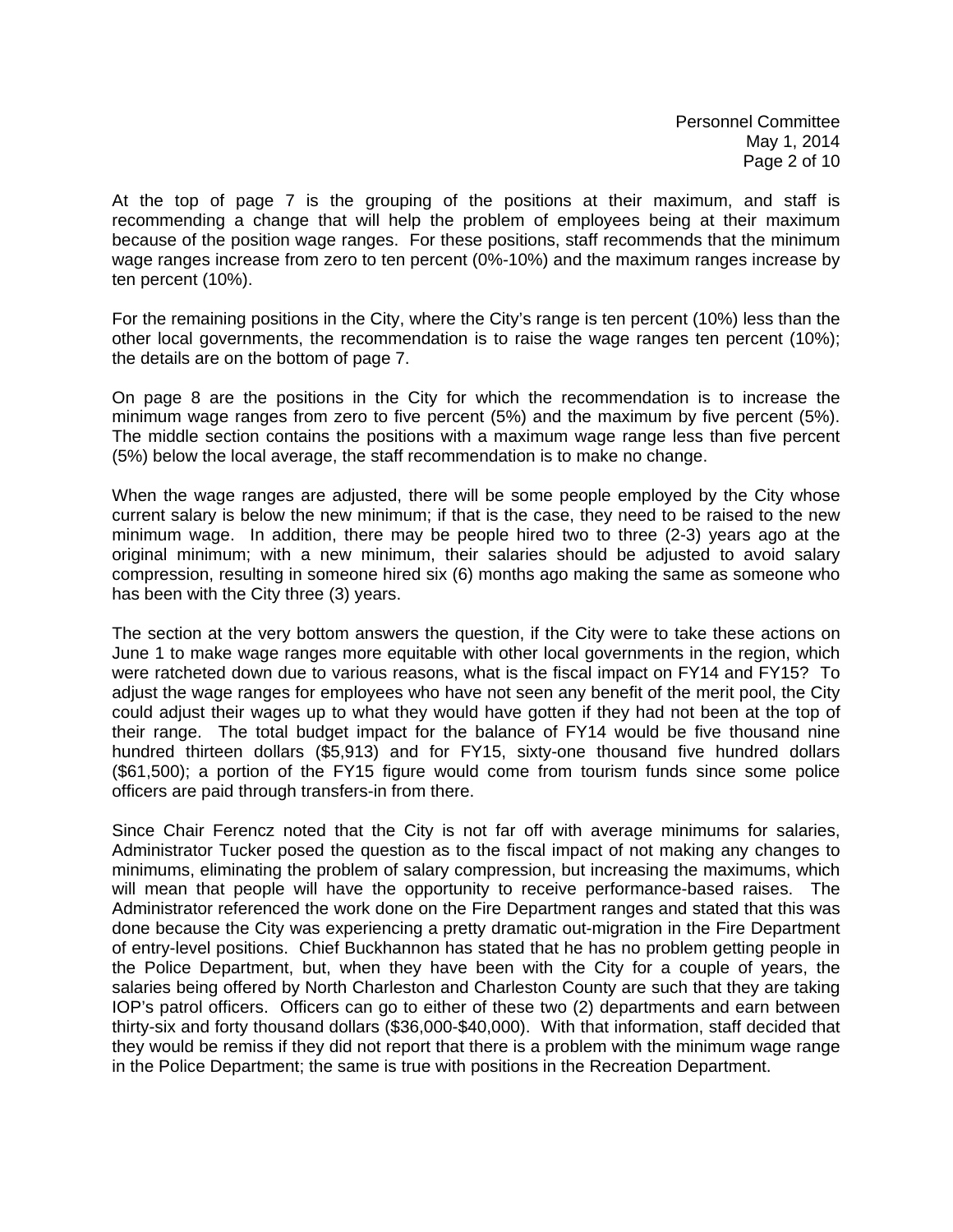Treasurer Suggs explained that raising the minimums as suggested only affects four (4) patrol officers in the Police Department and the recreation supervisor at the Recreation Department – all entry-level positions. These five (5) persons represent the salary compression issue in the City.

Councilmember Harrington again asked about funding a recreation position from tourism funds.

Chair Ferencz stated that her reservation about that is if the City continues to tap those funds, they will have been completely depleted in the third year. The Chair agreed that tourism funds are increasing year over year, but fixed costs are also increasing year over year; she noted that the City is spending the tourism funds that come in every year, but are also tapping into the reserve funds each year.

Administrator Tucker turned to the fourth page of the fund balance schedules at the beginning of the budget document and pointed out that the Hospitality Fund will have a very small FY15 year-end balance.

Treasurer Suggs directed attention to the tourism funds in total and noted that the net income in the tourism funds at the end of FY15 is a negative five hundred eighty-six thousand dollars (\$586,000). The ending balance for FY15 is projected to be two million two hundred eight thousand dollars (\$2,208,000).

In Councilmember Harrington's opinion, the conundrum from the Council meeting was that the City must reduce expenses or raise revenue, but he sensed a reticence on Council's part to increase the parking kiosks or property taxes. If the City is going to continue to provide services to the residents, it must also be fair with the wages it pays its employees.

Chair Ferencz said that her opposition to a millage increase is that the increase affects four thousand (4,000) residents who are not getting any special services that they do not now receive. In the meantime, the City has a flood of people coming here who are not contributing to sustain the services they receive when on the island.

Councilmember Harrington agreed and added that the day-visitors are the reason that the City has the level of public safety and public works employees.

The Administrator stated that one (1) way to increase the day visitors' contribution to the City's revenues is increasing the per hour rate at the parking kiosks; the revenue generated would certainly pay for the wage range recommendations presented today.

Chair Ferencz stated that she was supportive of the recommendations made by staff, but she also thought that this FY15 budget increase would not be received well at the Ways and Means Committee meeting.

Councilmember Bettelli voiced the opinion that the Ways and Means Committee should be made aware of the information gathered and subsequent recommendations; Councilmember Harrington agreed.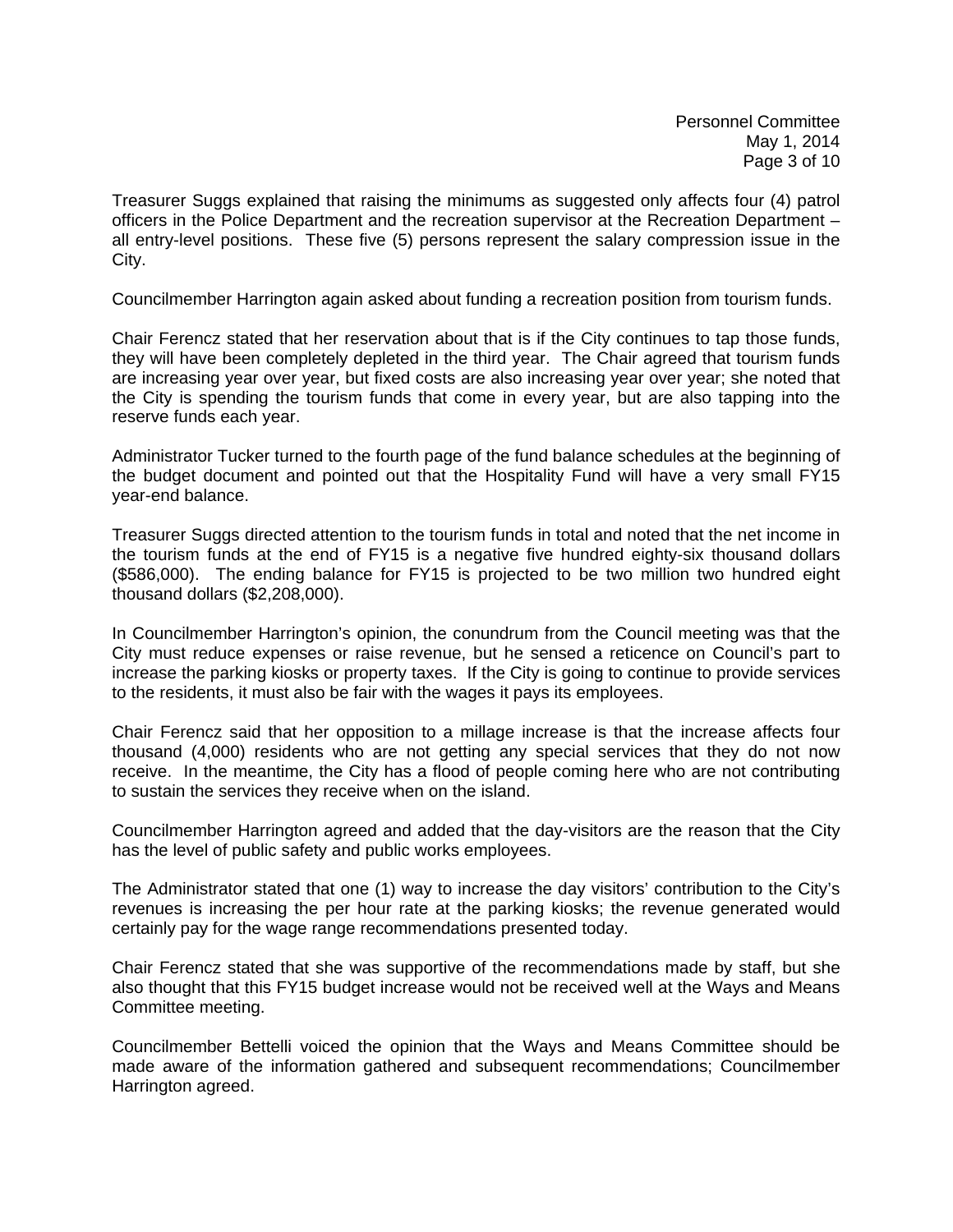Personnel Committee May 1, 2014 Page 4 of 10

Stating that the recommendations could be implemented in phases, Administrator Tucker suggested that the Committee agree to act on the first recommendation which is to capture the unpaid merit increases for the group of seven (7) positions where people are at their maximum, have been for a while and have seen no benefit from the performance-based raises although they would be entitled to based on their annual evaluations. For the balance of FY14, this action will cost thirteen hundred forty-six dollars (\$1,394), and, for FY15, the cost is fourteen thousand dollars (\$14,000). The Administrator explained that the amounts were a budgeted impact which assumes that each one (1) of these seven (7) people was to receive a six percent (6%) increase, which is not the case; therefore, the actual amount will probably be less than fourteen thousand dollars (\$14,000).

The Administrator commented that she is reminded that staff was criticized for not bringing the problem in the Fire Department to Council's attention soon enough, and, if no action is taken at this time, the City will look at repeating the situation.

Chair Ferencz indicated that the Committee should recommend adopting "all or nothing." The study could be presented to the Ways and Means Committee with its subsequent recommendations and a statement that the Personnel Committee recommended the adoption of the three (3) staff recommendations in order to remain competitive in the local market.

For these seven (7) people, the only increase they see is based strictly on the CPI on July 1 of each year; typically, the CPI is in the one percent (1%) range. Their evaluations are not in the calculation.

Off subject, Chair Ferencz asked how many dispatchers were retained by the City; the Administrator responded four (4) to ensure coverage twenty-four (24) hours a day, seven (7) days a week. Since the dispatchers are now performing other duties, the Chair asked when their services would no longer be needed or was there a plan to meld them into other positions in other Departments. Their primary job tasks are:

 1. Monitoring calls to Consolidated Dispatch as a failsafe for Isle of Palms and Sullivan's Island; and

 2. Responding to ten minutes hits (When an officer has a traffic stop and, by running the tag, the officer learns that the person is wanted, that officer has ten (10) minutes to confirm whether the entity looking for the individual wants to spend the money to get the person back.)

If the dispatchers are not here to perform that task, the City would need to hire an outside agency to do the ten-minute (10 min.) hits.

Assistant Dziuban added that the dispatchers provide a presence for the Police Department since they were re-located to the reception area.

The dispatchers now also handle hurricane stickers and data entry as they are monitoring calls.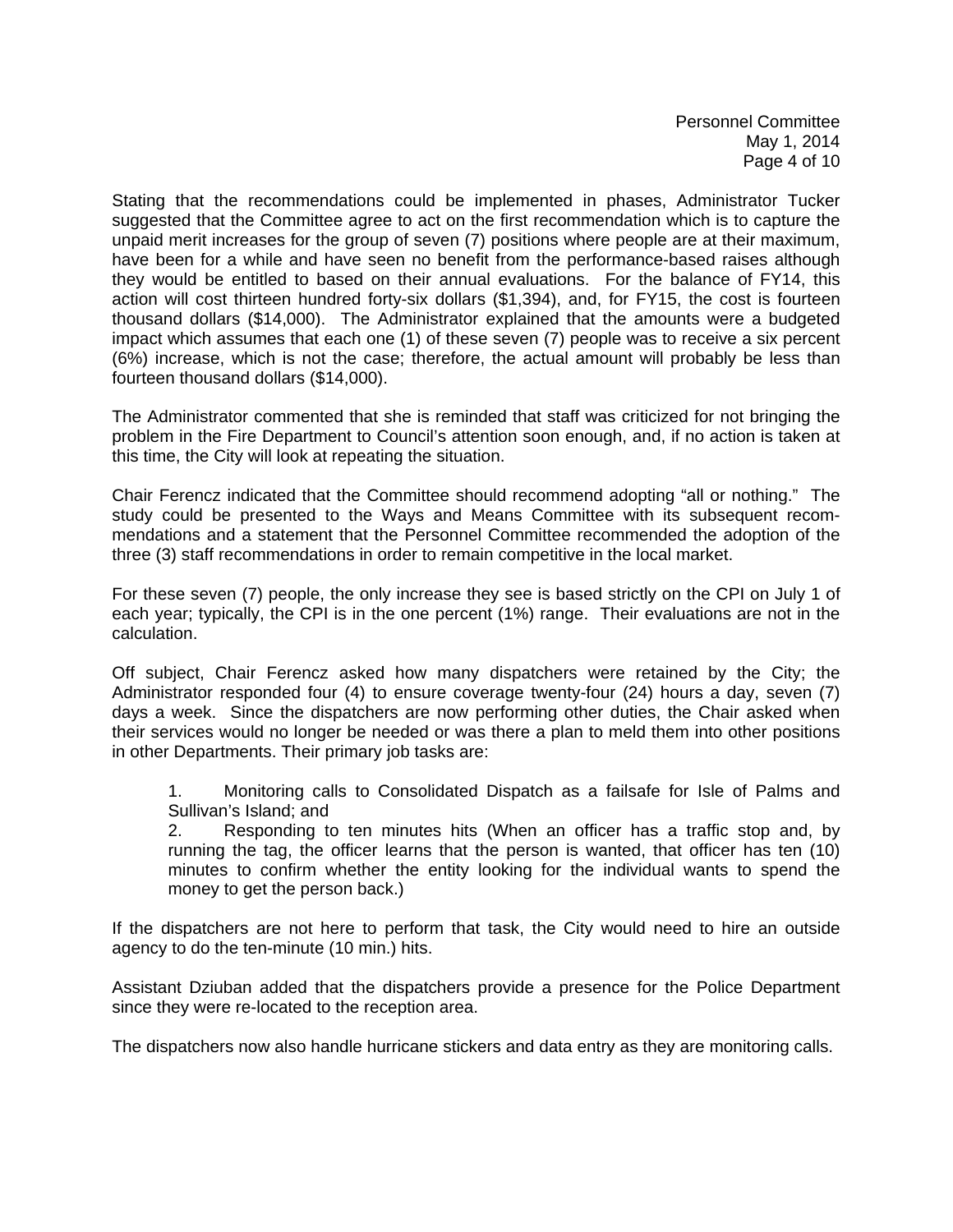Councilmember Bettelli urged the Chair to share the information with the Ways and Means Committee without a recommendation if she were more comfortable doing that.

The Chair agreed to present the assignment, the data that was gathered and the subsequent recommendations, but the Committee was not prepared to make specific recommendations at the meeting. Councilmember Harrington added that the Ways and Means Committee be encouraged to ask questions and discuss it.

### **B. Status of Staffing City-wide**

The City Administrator stated that nothing has changed since last month.

## **C. Consideration of City-wide Mechanic vs Contracted Services**

Administrator Tucker indicated that staff does not have much new information other than getting some hourly rates from vendors, i.e. FireLine was one hundred dollars (\$100) an hour plus the same rate for travel time. One option considered was to contract with Charleston County to use their mechanic, but this person cannot assist the Isle of Palms' fleet because their work load has increased considerably with the addition of the recycling trucks; the mechanic did offer roadside assistance if, for instance, a truck was en-route to or from Bees Ferry.

The Administrator noted that one (1) Mack flatbed has lost its drive shaft, and the Mack dealership that has refused to work on it. Director Pitts explained that a couple of the City's Mack trucks were manufactured by Renault. The truck is at the dealership waiting for someone to work on it.

The Director confirmed that parts were something of an issue in that they must come from France. When asked how old the trucks were, Director Pitts responded that the replacement of these trucks has been deferred several times; in the Director's opinion, these are good trucks, without regeneration units, and he will defend keeping them on the road for several more years.

Administrator Tucker reported that the City is getting behind on preventative maintenance on the vehicles because of not having anywhere to take them and the mechanic who has worked on them in the past does not have time to devote to assisting the City.

At a staff meeting earlier in the day, the suggestion was made to hire a part-time mechanic; he/she would work thirty (30) hours a week and be eligible for benefits. The Administrator stated that she does not have an estimate of the cost to do this, but she will gather them.

Councilmember Harrington asked again if the City had enough work to keep a part-time mechanic busy; Administrator Tucker and Director Pitts assured him that this person would be busy.

Councilmember Harrington was of the opinion that this position has been more than justified and should be included in the FY15 budget.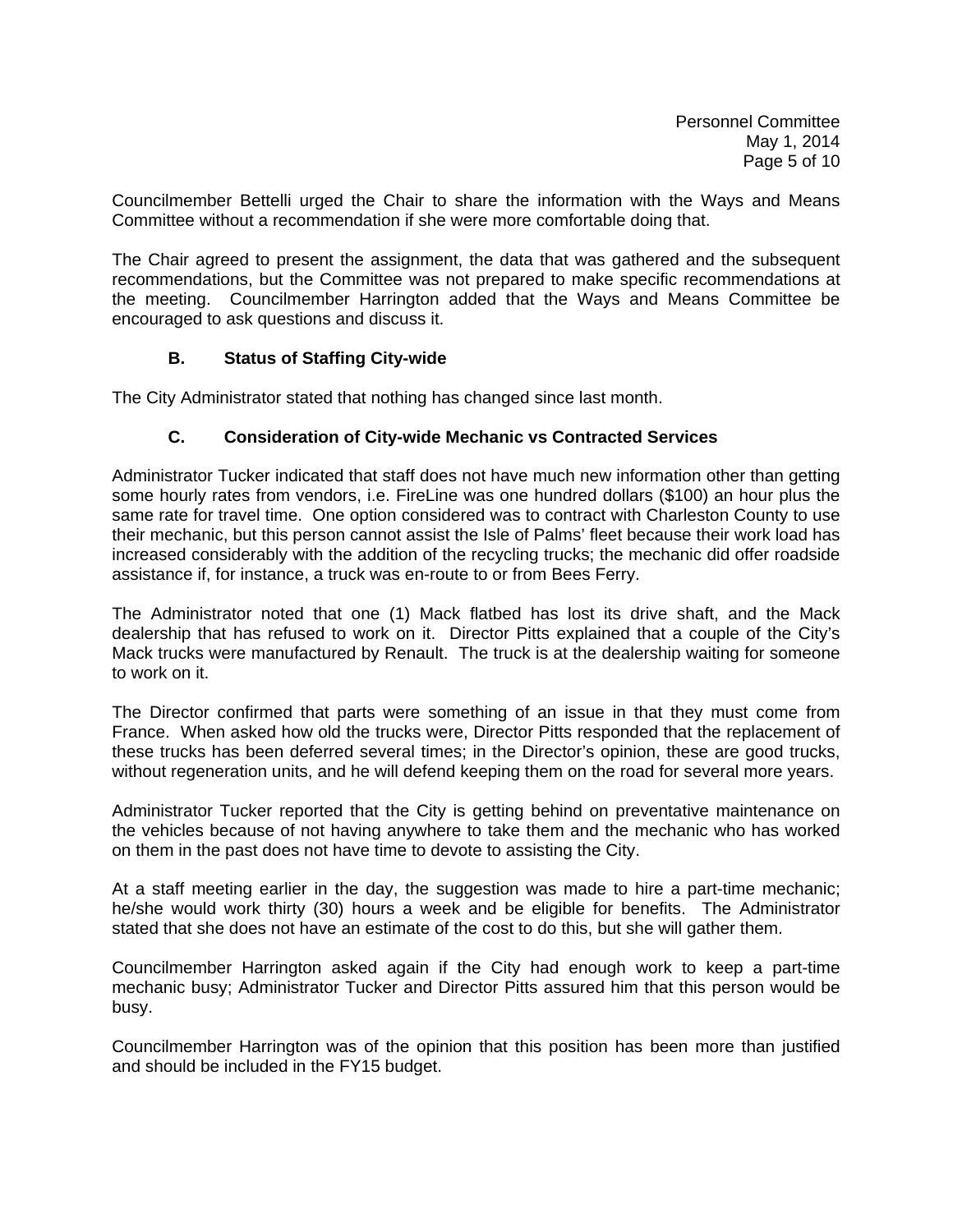Assuming that the position will be included in the FY15 budget, Chair Ferencz asked what other costs the City would incur to make him/her ready to work. Administrator Tucker stated that there was a place in Public Works for this person to work, but he would also be able to go to the Public Safety Building to work on their trucks. A qualified mechanic will have his own tools and he could be reimbursed for mileage, rather than provide him a vehicle.

The Administrator indicated that she would provide the Chair with the costs for a part-time mechanic before the Ways and Means meeting.

## **MOTION: Councilmember Harrington moved to recommend to the Ways and Means Committee the addition of a part-time mechanic to the City's staff; Chair Ferencz seconded and the motion PASSED UNANIMOUSLY.**

# **D. Update on Progress toward a new City-wide Employee Evaluation Tool**

Administrator Tucker reported that the Department Managers have decided to generate an evaluation tool, using the Omni form as a model to develop the City's original form. Chief Buckhannon has agreed to be the architect; once the form has been completed and reviewed by the Department Managers, it will be presented to the Committee for their review.

Assistant Dziuban added that the new evaluation tool will be identical to the existing Omni form and have the same content. The only change will be the software.

## **E. Discussion of Strategic Plan and Comprehensive Plan**

Chair Ferencz repeated that she has put this on the agenda as the result of a "great" presentation by Rock Hill at the MASC meeting on the difference between a strategic plan and a Comprehensive Plan; the City has a Comprehensive Plan. A strategic plan allows the community to look more globally on a three to five year (3-5 yr.) basis, rather than budget to budget year. Since the Committee has much work to do, the Chair suggested that the subject be deferred to a point in the future when there is time to dedicate to it.

## **MOTION: Councilmember Bettelli moved to defer discussion on a strategic plan vs a Comprehensive Plan; Councilmember Harrington seconded and the motion PASSED UNANIMOUSLY.**

## **F. Discussion of FY15 Budget**

With the Chair's permission, Administrator Tucker went directly to an item that Chair Ferencz mentioned at the April Council meeting, i.e. the Miscellaneous and Contingency lines. The Administrator commented that the name of these lines in the budget is somewhat deceiving because they do not contain money that is sitting as a cushion if a department goes over budget on another line. The Miscellaneous and Contingency lines of the operating budgets are places that are normally repeated year after year but do not meet the descriptions on other lines. As an example, she directed the Committee's attention to the Miscellaneous and Contingency line in the General Government budget, page 3 line 57; expenses for that line include the employee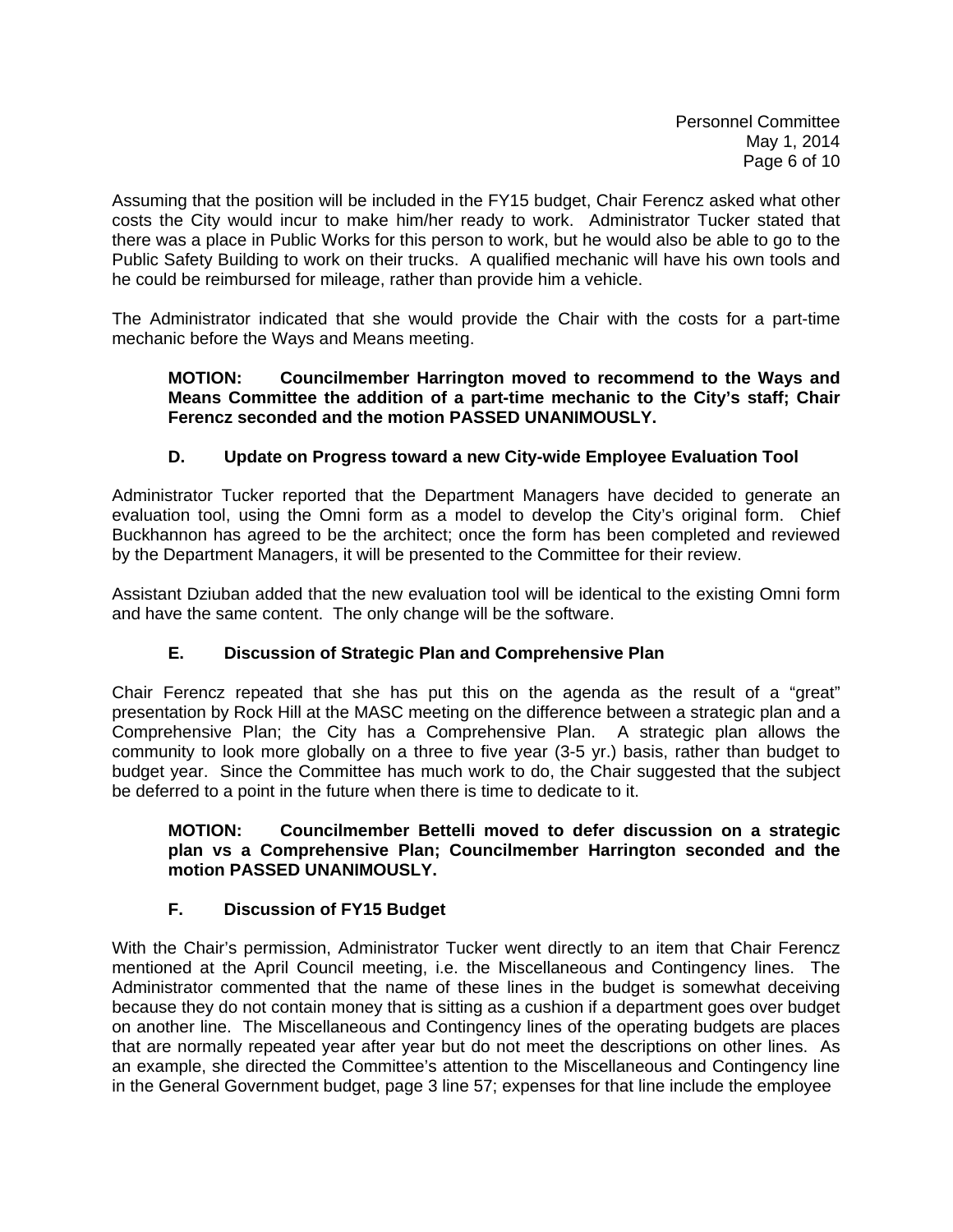Personnel Committee May 1, 2014 Page 7 of 10

recognition program, the safety sweepstakes, the Charleston Crisis Chaplaincy, the annual donation to Holly Reynolds, the employee recognition event, General Government refreshments, and the employee morale and Incentive Program/suggestion awards/recruitment awards. There is very little for "wiggle room" in this line; but there are things that the City will repeat. Items that have been charged to this line in FY14 include flu shots, photo album pages, replacement American flags, newspaper subscriptions, bottled water, coffee, diesel filters, air hoses and checks, flotation devices for water equipment, name badges, police and fire line tape, tide charts, etc.

The Administrator added that, if these lines are cut, at the end of the year, the City will be overbudget because these things still needed to be done. The Administrator stressed the fact that, if the City does not need to spend the total amount budgeted for the line, the money is rolled into the Capital Projects fund as part of the positive net result. Globally trimming that line will produce only a small impact on the FY15 budget and reduce the amount that can be rolled into the Capital Projects fund.

Chair Ferencz stated that she had studied the schedule detailing fixed costs versus discretionary costs; she noticed immediately that revenues have increased by seven percent (7%) while fixed costs have increased by nineteen percent (19%). The Chair stated that she had been drawn to those expense items that have dramatic increases between FY11 and FY15, and she first questioned the sharp increase in legal services.

Administrator Tucker recalled that she tries to remind Council of these types of situations at Ways and Means meetings. The Administrator explained that the City had to respond to a federal complaint related to hiring practices and that the City still does not know the result of the complaint despite the facts that the City has sent them everything requested. As a result of that complaint, completely re-vamped applications for employment and completely re-vamped the hiring process. That entire process created a significant portion of legal expense from the City's attorney but also the personnel attorneys in Columbia. This situation was totally unexpected and, therefore, not budgeted. A second factor to the increase in legal services is that the City has incurred significantly more expense from the City's prosecuting attorney; prior to Lt. Wright's retirement, he was able to use his vast experience in the courtroom to handle much of what the City Prosecutor does now as part of his job functions. There also have been bond issues to refinance City's debt.

Chair Ferencz remarked that the FY15 budget appears to anticipate another complaint in the coming fiscal year. The Administrator responded that the prosecutor situation is not going to change, and the FY15 increase is the addition of twenty-five thousand dollars (\$25,000) for the prospective bonding to re-finance the Recreation Center bond.

The Chair then noted that "Non-Capital Tools and Equipment" has increased by one hundred seventeen percent (117%). Administrator Tucker explained that the City changed its capital threshold from one thousand dollars (\$1,000) to five thousand dollars (\$5,000); therefore, all items less than the new threshold are now expensed in this line.

Since "Street Signs" have increased by seventy-six percent (76%), Chair Ferencz asked whether only City street signs were being replaced or all signs on the island. The Administrator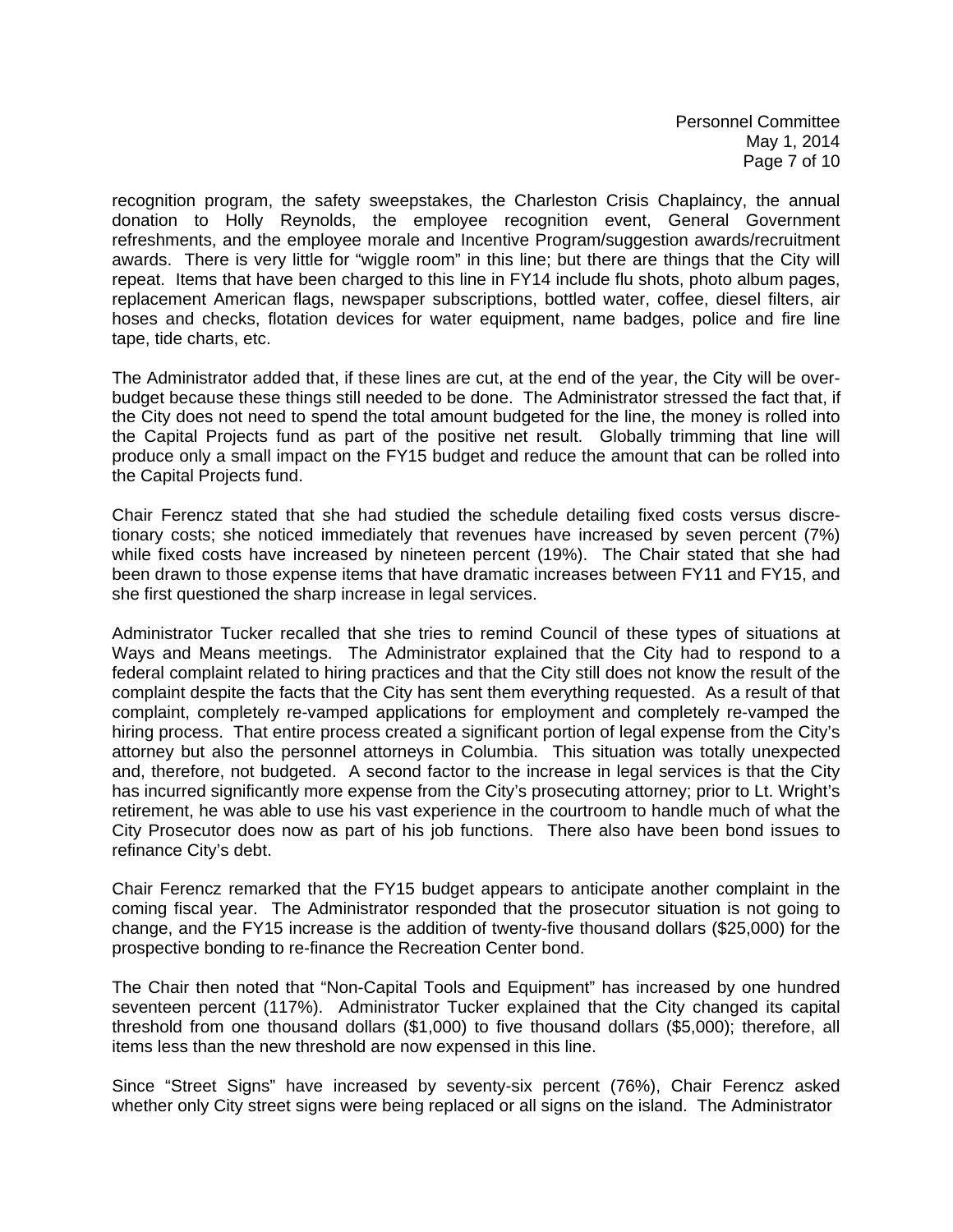explained that that City budgeted to do the wayfinding signs, and these signs are a better quality and a more expensive type of sign than typical sign replacements. The City relies on SCDOT to replace their signs unless it is a circumstance where someone could be hurt if the sign is not replaced immediately. Captain Eagle added that the Fire Department had placed signs on the beach indicating the avenue number which was a sizable project.

Responding to the Chair, the Administrator noted that advertising varies depending on whether or not it is an election year, but advertising is primarily public notices, bid notices and other items mandated by state law, such as the notice of the budget that states the millage for the coming year.

The Chair asked for clarification on "Volunteer Fire Points" that has risen by ninety-two percent (92%); Administrator Tucker commented that this was something over which the City has no control. The Administrator explained that volunteer fire point were awards that the Fire Department gives to volunteers for participation and that it a good thing to that number increase.

Chair Ferencz concluded that there is very little that can be done that will have a substantial impact to the General Fund.

The discussion concluded with Committee members and staff commenting on the success of the change in the budget process for the FY15 budget.

## **5. New Business**

## **A. Discussion of Training Reimbursement**

Chair Ferencz indicated that this item was on the agenda in response to a request made at the last City Council meeting.

The Administrator stated that the City offers a tuition reimbursement program, and the details of that program are spelled out in the Employee Handbook. If, for instance, an employee expresses the desire to pursue a degree in criminal justice beginning in June or September and if the employee is in good standing with the City, he/she can get the approval of their department manager to pursue this additional education. The employee is reimbursed for the course(s) based on the grade achieved. If that employee leaves the City's employ having recently been in this program, there is a requirement for reimbursement to the City, and the amount is withheld from the employee's last paycheck.

The other situation that involves training reimbursement is the attendance of an entry level police officer at the Criminal Justice Academy; that training reimbursement is set by state law and states that, if the City puts an officer through the police academy and that officer leaves the City's employee within a defined period of time, the local government that hires them must reimburse the City that paid for the training based on the number of years.

Administrator Tucker stated that she thought Councilmember Loftus was referring to EMT certification; the amount included in the FY15 budget is forty-five hundred dollars (\$4,500) for three (3) EMT for the new firefighters. The Administrator stated, relatively confident, that other local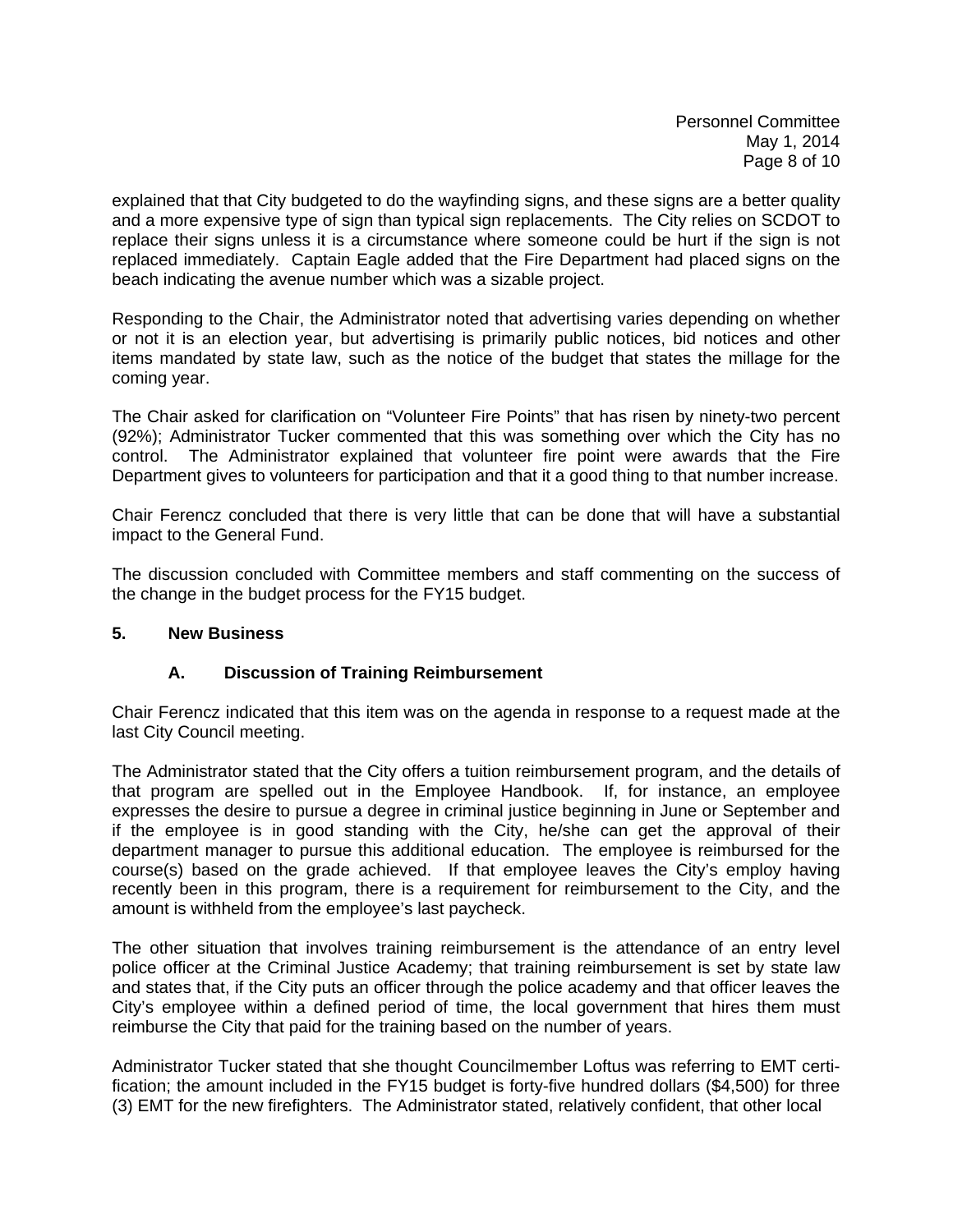Personnel Committee May 1, 2014 Page 9 of 10

governments do not seek reimbursement for EMT training because they want everyone to become certified and that she was unsure whether the City could require reimbursement for this training without getting into issues like Councilmember Buckhannon pointed out where it becomes more like contracted labor rather than an employer/employee relationship. The Administrator also commented that the training is relatively inexpensive at fifteen hundred dollars (\$1,500) per firefighter. The Administrator listed the levels of certification as firefighter, first responder, EMT and paramedic; Captain Eagle reported that all members of the City's Fire Department are either first responders or EMTs.

Councilmember Harrington voiced his understanding that the City's police officers are not first responders but all know CPR.

Chair Ferencz summarized that the City has mechanisms for training reimbursement for tuition and for the police academy, but conflicts with labor laws prevent the City for pursuing reimbursement for EMT training.

### **B. Discussion of Vacancies on Boards and Commissions**

Administrator Tucker stated that the Committee will need to make a couple of mid-year appointments; there is a vacancy on the Code Board of Appeals, which meets very infrequently, and one (1) vacancy each on the Board of Zoning Appeals and the Planning Commission. The Committee will still be looking to make new appointments beginning in August for January 2015. Michael Layman on the Board of Zoning Appeals and Penny Lewis on the Planning Commission are moving off the island.

For the June meeting, the Committee will be supplied with the information on the candidate pool that exists for board and commissions appointments.

Relative to the appointment to the Board of Zoning Appeals, Director Kerr has asked that it would good if the appointee has a legal background; Michael Layman is an attorney and has provided needed legal advice.

Responding to the Chair's question, the Administrator noted members of boards and commissions whose terms expire December 31, 2014 will be sent letters in August asking whether they want to be considered for re-appointment.

The mid-year appointments will serve the balance of the unexpired term of the person being replaced.

In reviewing the process, Administrator Tucker stated that the Personnel Committee goes through the candidate pool, makes recommendations of appointees for 2015, and makes a motion to forward that list to City Council. In November, Council has the opportunity to accept the list as presented or to accept part of the list and make recommendations themselves; Council normally accepts the Committee's recommendations in full. Council will vote on the appointments in December and again in January.